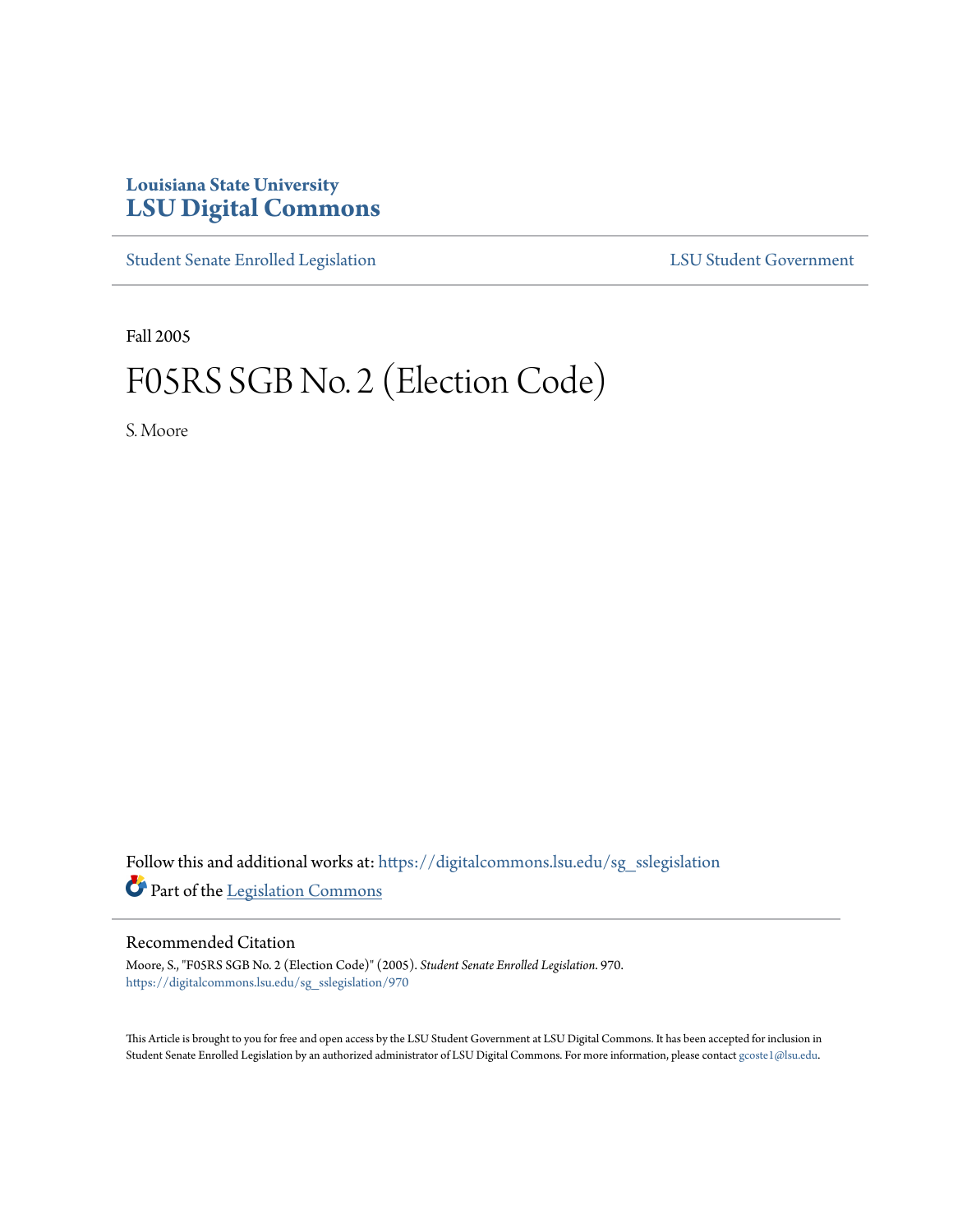STUDENT GOVERNMENT **ENROLLED**

[LOUISIANA STATE UNIVERSITY]

**STUDENT SENATE F05RS SGB NO. 2 BY: SENATOR S. MOORE**

# **A BILL**

## **TO AMEND SEVERAL PORTIONS OF THE STUDENT GOVERNMENT ELECTION CODE CONCERNING EXPENDITURES**

- **PARAGRAPH 1:** WHEREAS, THE ELECTION CODE REVISION COMMITTEE WAS CREATED FOR THE PURPOSE OF RECOMMENDING CHANGES IN THE STUDENT GOVERNMENT ELECTION CODE, AND
- **PARAGRAPH 2:** WHEREAS, THE ELECTION CODE REVISION COMMITTEE HAS MET DILIGENTLY THROUGHOUT THIS SUMMER IN AN EFFORT TO ADDRESS CERTAIN MATTERS THAT HAVE ARISEN IN THE PAST ELECTIONS, AND
- **PARAGRAPH 3:** WHEREAS, THE ELECTION CODE REVISION COMMITTEE HAS RECOMMENDED CHANGES IN THE MATTERS OF CAMPAIGN EXPENDITURES AND THEIR LIMITATIONS.
- **PARAGRAPH 4:** THEREFORE, BE IT ENACTED THAT THE STUDENT GOVERNMENT OF LOUISIANA STATE UNIVERSITY AND AGRICULTURAL AND MECHANICAL COLLEGE DOES HEREBY AMEND THESE SECTIONS OF ARTICLE FIVE (V) OF THE STUDENT GOVERNMENT ELECTION CODE REGARDING CAMPAIGN EXPENDITURES AND THEIR LIMITATIONS PRACTICES TO READ AS FOLLOWS:

Article V: Campaign Spending Limits

- Section 1. Spending limits; General election ticket candidates
- A. One thousand dollars (\$1000) shall be the combined expenditure limit of any President/Vice President team up.
- B. Five hundred dollars (\$500) shall be the expenditure limit of any candidate running for an At-Large position.
- C. Three hundred dollars (\$300) shall be the expenditure limit for any candidate running for a non-At Large position.
- **A. Four thousand dollars (\$4,000) shall be the combined expenditure limit of any President/Vice President team-up.**
- **B. Three hundred dollars (\$300) shall be the expenditure limit of any candidate running for an At-Large position.**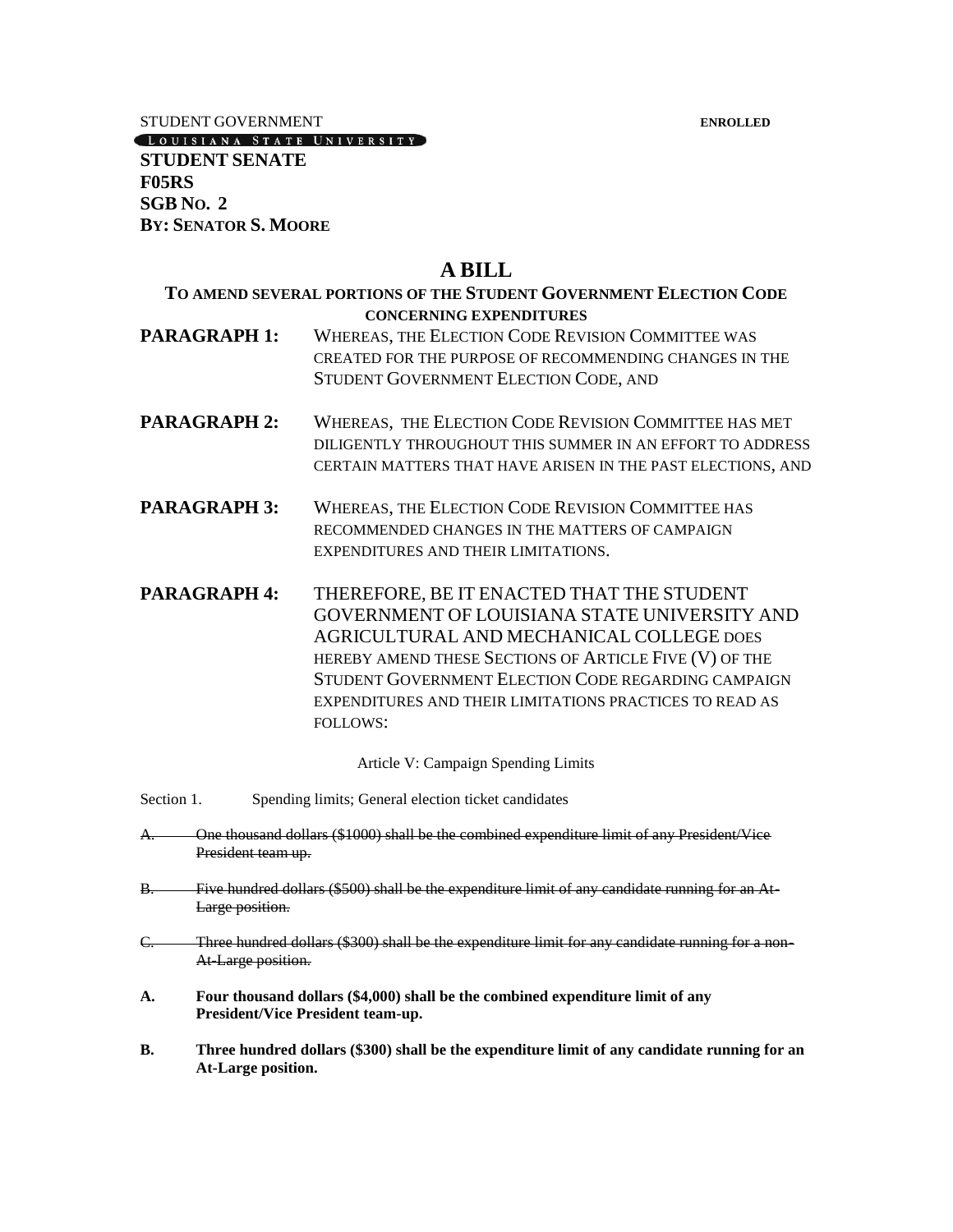#### **C. One hundred dollars (\$100) shall be the expenditure limit for any candidate running for a non-At-Large position.**

D. Expenditure limits for tickets shall be based on the total expenditures of individuals involved with a particular ticket **or \$13,500, whichever amount is lower.**

Contributions by cross-listed candidates to the tickets with which they are affiliated may not exceed expenditure cap set for the individual office that they are seeking.

#### **Section 2 Spending limits; Independent candidates**

- **A. Four thousand dollars (\$4,000) shall be the combined expenditure limit of any President/Vice President team-up.**
- **B. One thousand dollars (\$1,000) shall be the expenditure limit of any candidate running for an At-Large position.**
- **C. Three hundred dollars (\$300) shall be the expenditure limit for any candidate running for a non-At-Large position.**
- Section 3. Spending limits; Run-off Election

The expenditure limit for the Run-off Election of any candidate or ticket shall be one-half of the limits stated for the General Election.

#### Section 4. Expenditures; scope

A candidate's total expenditures shall include all goods and services purchased by or donated to a candidate or any supporter for use in the election or use in any way furthering that candidate's campaign or detracting from the campaign of any or all of that candidate's opponents.

#### Section 5. Expenditures; valuation

All goods and services shall be valued at the fair market value of that good or service. Barring a reasonable doubt, the Board will recognize the retail value paid for a good or service at its fair market value. The Board reserves the right to revalue a good or service in response to a complaint that the good or serve is not reported at its fair market value. The Election Board must submit three (3) price references from East Baton Rouge Parish merchants in estimating the value of any contest price.

#### Section 6. **Initial Expense Report**

**All candidates and/or campaigns are required to submit an initial expenditure report and receipts on a form provided by the Election Board at the time of filing. This report must include all spending to-date, including possible in-kind contributions. This report shall be submitted at 4:30 p.m. on a date set by the Election Board fifteen (15) to twenty (20) class days after the date of filing.**

#### Section 7. Final Expenditure report; General Election

All candidates **and campaigns** are required to submit **a final** expenditure reports and receipts on forms provided by the Board at the time of filing. **This report must include all spending incurred during the campaign**. These reports shall be public record after the election **after a 72 hour review period**. Candidates shall sign their reports and certify that they are accurate and complete under penalty of disqualification. The final expenditure report is due by 8:00 a.m. the day after the General Election.